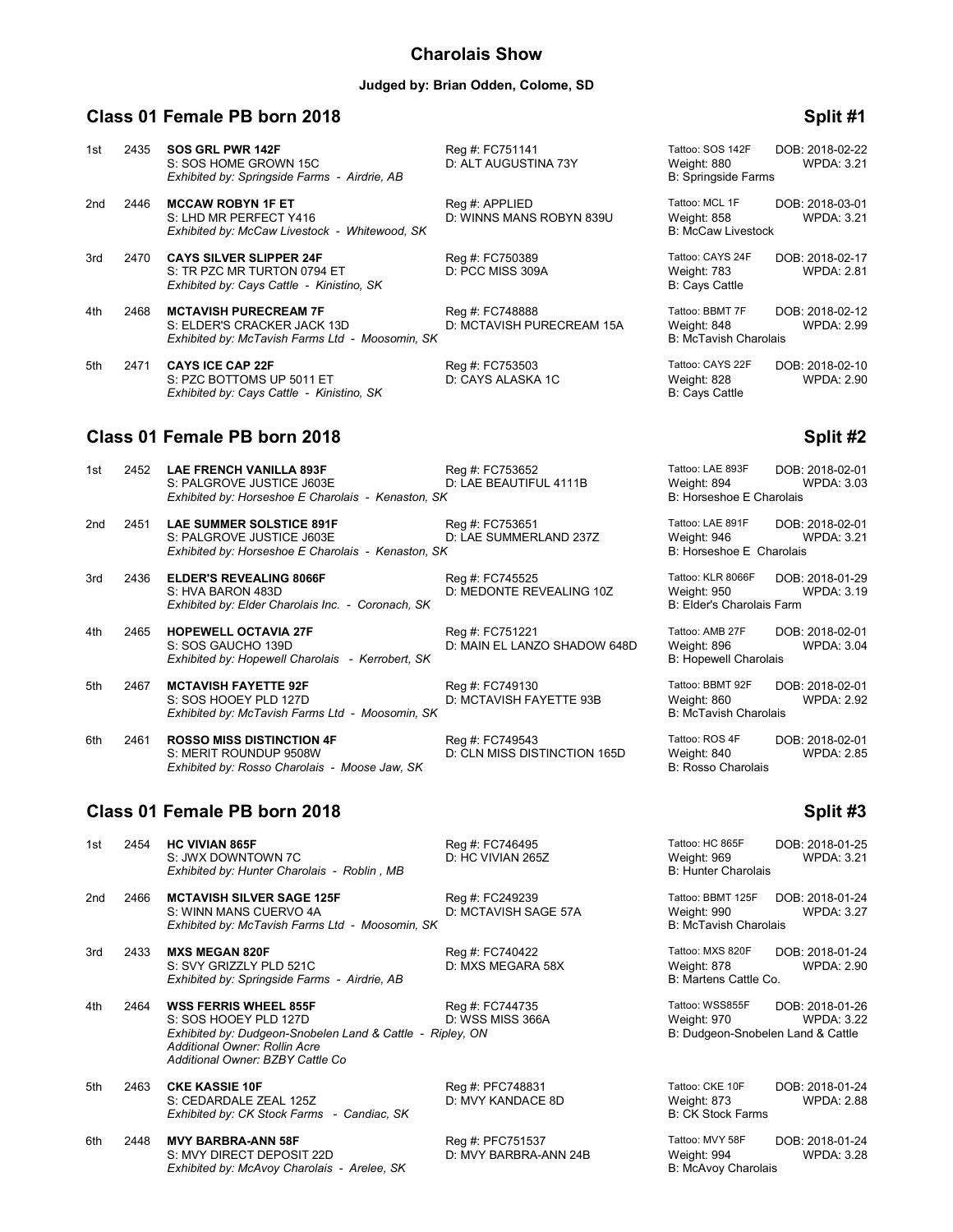| 7th | 2443 LCR DUCHESS 2F                              | Reg #: APPLIED  | Tattoo: LCR2F         | DOB: 2018-01-25   |
|-----|--------------------------------------------------|-----------------|-----------------------|-------------------|
|     | S: HTA DISTINCT 536C                             | D: LCR MISS 14D | Weight: 876           | <b>WPDA: 2.90</b> |
|     | Exhibited by: Laurel Creek Ranch - Abernethy, SK |                 | B: Laurel creek ranch |                   |

### **Class 01 Female PB born 2018 Split #4 Split #4**

| 1st | 2441 | <b>KAYR FARYN 814F</b><br>S: DOUBLE VISION1D<br>Exhibited by: KAY-R Land & Cattle Ltd - Waskatenau, AB                                            | Reg #: FC753611<br>D: KAYR MISS BLAIR 404B    | Tattoo: KAYR 814F<br>Weight: 990<br>B: Kay-R Land & Cattle Ltd | DOB: 2018-01-17<br><b>WPDA: 3.19</b> |
|-----|------|---------------------------------------------------------------------------------------------------------------------------------------------------|-----------------------------------------------|----------------------------------------------------------------|--------------------------------------|
| 2nd | 2449 | <b>HIGH BLUFF FENDI 1F</b><br>S: SPARROWS ESCOBAR 429B<br>Exhibited by: High Bluff Stock Farm - Inglis, MB                                        | Reg #: PFC752859<br>D: HIGH BLUFF BUSTER 176W | Tattoo: HBSF 1F<br>Weight: 878<br>B: High Bluff Stock Farm     | DOB: 2018-01-18<br><b>WPDA: 2.84</b> |
| 3rd | 2444 | <b>HRJ FOXY ROXY 851F</b><br>S: HRJ CROWD FAVOURITE 515C<br>Exhibited by: Johnson Charolais - Barrhead, AB<br>Additional Owner: Johnson Charolais | Reg #: PFC750716<br>D: HRJ MISS ROXY 450B     | Tattoo: HRJ 851F<br>Weight: 876<br>B: Johnson Charolais        | DOB: 2018-01-19<br><b>WPDA: 2.84</b> |
| 4th | 2440 | <b>JWX CAROLINA 5747F</b><br>S: MICHELSON JAILBREAK 640D<br>Exhibited by: Wilgenbusch Charolais - Halbrite, SK                                    | Reg #: FC745731<br>D: JWX CAROLINA 747C       | Tattoo: JWX 5747F<br>Weight: 953<br>B: Wilgenbusch Charolais   | DOB: 2018-01-21<br><b>WPDA: 3.11</b> |
| 5th | 2431 | <b>SOS KHALASAR PLD 87F</b><br>S: SOS HOOEY PLD 127D<br>Exhibited by: Springside Farms - Airdrie, AB                                              | Reg #: FC750699<br>D: SOS KHALEESI 57B        | Tattoo: SOS 87F<br>Weight: 908<br><b>B: Springside Farms</b>   | DOB: 2018-01-23<br><b>WPDA: 2.99</b> |
| 6th | 2474 | <b>DRDMISSSOMKINGGOOD35F</b><br>S: PMC351793<br>Exhibited by: DRD Charolais - Sintaluta, SK                                                       | Reg #: PFC747400<br>D: KIRLENE BUTTER 35A     | Tattoo: DRD35F<br>Weight: 986<br>B: Don Railton                | DOB: 2018-01-22<br><b>WPDA: 3.23</b> |

## **Class 01 Female PB born 2018 Split #5** Split #5

| 1st | 2457 SVY EVETTA 819F                             | Rea #: FC753506      | Tattoo: SVY 819F        | DOB: 2018-01-13   |
|-----|--------------------------------------------------|----------------------|-------------------------|-------------------|
|     | S: CJC SYMBOL                                    | D: GERRARD EVETTA 2A | Weight: 1082            | <b>WPDA: 3.45</b> |
|     | Exhibited by: Serhienko Cattle Co. - Maymont, SK |                      | B: Serhienko Catttle Co |                   |

| 2nd | 2438 | <b>ELDER'S PRINCESS 8013F</b>                     |
|-----|------|---------------------------------------------------|
|     |      | S: HVA BARON 483D                                 |
|     |      | Exhibited by: Elder Charolais Inc. - Coronach, SK |

3rd 2469 **PLEASANT DAWN CARLA** Reg #: 124000210104113 Tattoo: TLJ 251F DOB: 2018-01-16<br>S: PLEASANT DAWN CHISUM 216A D: PLEASANT DAWN LADY 851D Weight: 1071 WPDA: 3.44 S: PLEASANT DAWN CHISUM 216A D: PLEASANT DAWN LADY 851D Weight: 1071<br>Exhibited by: Pleasant Dawn Charolais - Oak Lake. MB *Exhibited by: Pleasant Dawn Charolais - Oak Lake, MB* 

4th 2437 **ELDER'S PALMONA 8010F** Reg #: FC750083 Tattoo: KLR 8010F DOB: 2018-01-12<br>S: SHARODON DOUBLE VISION 1D D: ELDER'S PALMONA 157A Weight: 987 WPDA: 3.13 S: SHARODON DOUBLE VISION 1D D: ELDER'S PALMONA 157A Weight: 987<br>Exhibited by: Elder Charolais Inc. - Coronach. SK B: Elder's Charolais Farm *Exhibited by: Elder Charolais Inc. - Coronach, SK* 

5th 2432 **SOS MONTANNA PLD 61F** Reg #: FC750696 Tattoo: SOS 61F DOB: 2018-01-16<br>S: CJC SYMBOL B1067P D: MXS HANNA 993W Weight: 878 WPDA: 2.82 S: CJC SYMBOL B1067P *Exhibited by: Springside Farms - Airdrie, AB* B: Springside Farms

6th 2439 **JWX FLARE 1050F** Reg #: APPLIED Tattoo: JWX 1050F DOB: 2018-01-12<br>B: JWX DIPLOMAT 254D D: CSS LADY NAVIGATOR 50X Weight: 939 WPDA: 2.98 **Exhibited by: Wilgenbusch Charolais - Halbrite, SK** 

D: ELDER'S PRINCESS 359B

## **Class 01 Female PB born 2018 Split #6** Split #6

| 1st | 2472 | <b>WHITE ROSE SWEETHEART 803</b><br>S: TR DSUL 100 PROOF B24 ET<br>Exhibited by: White Rose Charolais - Clearwater, MN | Reg #: F 1257893<br>D: DSUL LEDA Y64 ET      | Tattoo: WR 803<br>Weight: 1042<br><b>B: White Rose Charolais</b> | DOB: 2018-01-09<br><b>WPDA: 3.28</b> |
|-----|------|------------------------------------------------------------------------------------------------------------------------|----------------------------------------------|------------------------------------------------------------------|--------------------------------------|
| 2nd | 2445 | <b>HRJ FEELING CRAZY 821F</b><br>S: HRJ CROWD FAVOURITE 515C<br>Exhibited by: Johnson Charolais - Barrhead, AB         | Reg #: FC750717<br>D: HRJ CALL ME CRAZY 535C | Tattoo: HRJ 821F<br>Weight: 930<br>B: Johnson Charolais          | DOB: 2018-01-10<br><b>WPDA: 2.93</b> |
| 3rd | 2462 | <b>CKE NORA 7F</b><br>S: CEDARDALE ZEAL 125Z<br>Exhibited by: CK Stock Farms - Candiac, SK                             | Reg #: PFC748829<br>D: SKW NIKKI 26Z         | Tattoo: CKE 7F<br>Weight: 964<br><b>B: CK Stock Farms</b>        | DOB: 2018-01-09<br><b>WPDA: 3.03</b> |
| 4th | 2434 | <b>SOS FANTASIA 30F</b><br>S: CEDARDALE ZEAL 125Z<br>Exhibited by: Springside Farms - Airdrie, AB                      | Reg #: FC753607<br>D: MVY RHONDA 11D         | Tattoo: SOS 30F<br>Weight: 956<br><b>B: Springside Farms</b>     | DOB: 2018-01-09<br><b>WPDA: 3.01</b> |
| 5th | 2450 | <b>LAE FANTASY 819F</b><br>S: MVY DR PEPPER 63D<br>Exhibited by: Horseshoe E Charolais - Kenaston, SK                  | Req #: APPLIED<br>D: LAE ALLURE 346A         | Tattoo: LAE 819F<br>Weight: 929<br>B: Horseshoe E Charolais      | DOB: 2018-01-11<br><b>WPDA: 2.94</b> |

| attoo: KAYR 814F<br>Veight: 990<br>8: Kay-R Land & Cattle Ltd | DOB: 2018-01-17<br><b>WPDA: 3.19</b> |
|---------------------------------------------------------------|--------------------------------------|
| attoo: HBSF 1F<br>Veight: 878<br>: High Bluff Stock Farm      | DOB: 2018-01-18<br><b>WPDA: 2.84</b> |
| attoo: HRJ 851F<br>Veight: 876<br>: Johnson Charolais         | DOB: 2018-01-19<br><b>WPDA: 2.84</b> |
| attoo: JWX 5747F                                              | DOB: 2018-01-21                      |

Peg #: FC747246 **ELDER'S PRINCESS 359B** Tattoo: KLR 8013F DOB: 2018-01-13<br>D: ELDER'S PRINCESS 359B Weight: 1008 WPDA: 3.21 **B: Elder's Charolais Farm.** 

D: CSS LADY NAVIGATOR 50X Weight: 939<br>B: Wilgenbusch Charolais

| attoo: WR 803<br>/eight: 1042<br>: White Rose Charolais | DOB: 2018-01-09<br><b>WPDA: 3.28</b> |
|---------------------------------------------------------|--------------------------------------|
| attoo: HRJ 821F<br>/eight: 930<br>: Johnson Charolais   | DOB: 2018-01-10<br><b>WPDA: 2.93</b> |
| attoo: CKE 7F<br>/eight: 964<br>: CK Stock Farms        | DOB: 2018-01-09<br><b>WPDA: 3.03</b> |
| attoo: SOS 30F<br>/eight: 956<br>: Springside Farms     | DOB: 2018-01-09<br><b>WPDA: 3.01</b> |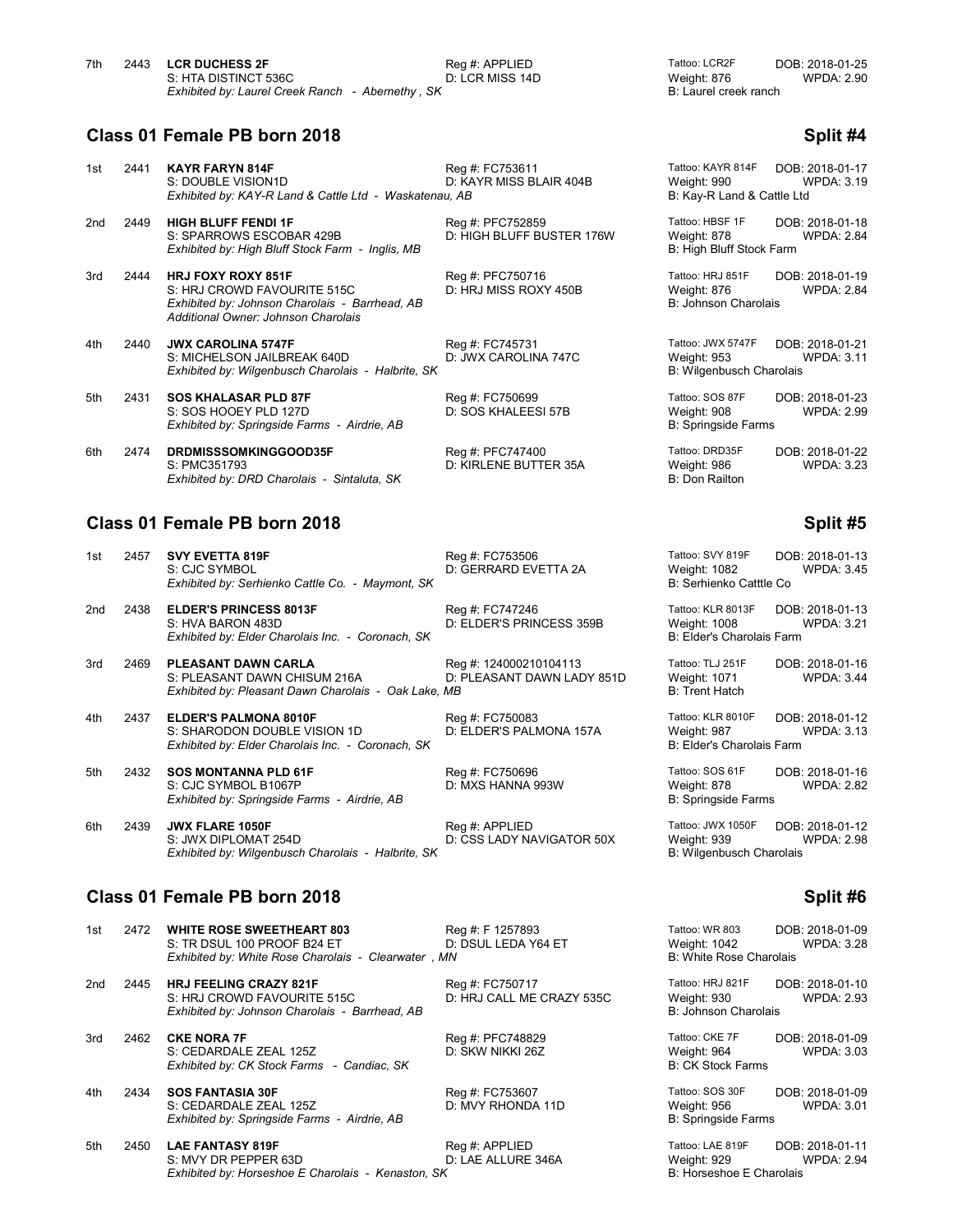| 6th | 2430 STEPPLER MISS 98F                        | Reg #: PFC75 |
|-----|-----------------------------------------------|--------------|
|     | S: HRJ CROWD FAVOURITE 515C                   | D: STEPPLER  |
|     | Exhibited by: Steppler Farms Ltd. - Miami, MB |              |

MS CHARITY 194A

6th 2430 **STEPPLER MISS 98F** Reg #: PFC750809 Tattoo: DSY 98F DOB: 2018-01-08 **B: Steppler Farms Ltd.** 

## **Class 01 Female PB born 2018 Split #7 Split #7 Split #7 Split #7**

| 1st | 2447 | <b>MVY PRECIOUS 12F</b><br>S: MVY DIRECT DEPOSIT 22D<br>Exhibited by: McAvoy Charolais - Arelee, SK                | Reg #: PFC751445<br>D: MVY PRECIOUS 65B     | Tattoo: MVY 12F<br>Weight: 1110<br><b>B: McAvoy Charolais</b>    | DOB: 2018-01-05<br><b>WPDA: 3.45</b> |
|-----|------|--------------------------------------------------------------------------------------------------------------------|---------------------------------------------|------------------------------------------------------------------|--------------------------------------|
| 2nd | 2453 | <b>HC EMERALD 808F</b><br>S: PALGROVE JUSTICE J603E<br>Exhibited by: Hunter Charolais - Roblin, MB                 | Reg #: FC746312<br>D: HC EMERALD 4100B      | Tattoo: HC 808F<br>Weight: 1004<br><b>B: Hunter Charolais</b>    | DOB: 2018-01-04<br><b>WPDA: 3.11</b> |
| 3rd | 2456 | <b>CRG MISS MONTIE 8F</b><br>S: M&M OUTSIDER 4003 PLD<br>Exhibited by: Oattes Cattle - Cobden, ON                  | Reg #: FC750857<br>D: TR MS MONTIE 2716 ET  | Tattoo: CRG 8F<br>Weight: 918<br><b>B: Craig Oattes</b>          | DOB: 2018-01-06<br><b>WPDA: 2.86</b> |
| 4th | 2458 | <b>SVY BREATHTAKING 804F</b><br>S: SVY GRIZZLY 521C<br>Exhibited by: Serhienko Cattle Co. - Maymont, SK            | Reg #: FC753504<br>D: SVY BREATHTAKING 518C | Tattoo: SVY 804F<br>Weight: 940<br>B: Serhienko Catttle Co       | DOB: 2018-01-03<br><b>WPDA: 2.90</b> |
| 5th | 2473 | <b>DEGURSE FRANCESCA 6F</b><br>S: PZC BOTTOMS UP 5011 ET<br>Exhibited by: DeGurse Farms - RR#3 Komoka, ON          | Reg #: FC750225<br>D: JSR MYSTIQUE 46A      | Tattoo: FJD 6F<br>Weight: 848<br>B: DeGurse Farms- Frank DeGurse | DOB: 2018-01-02<br><b>WPDA: 2.61</b> |
| 6th | 2429 | <b>GH HABANERO LADY 63F</b><br>S: VMN HABANERO PLD 137L<br>Exhibited by: Nelson Hirsche Purebreds - Del Bonita, AB | Reg #: FC742852<br>D: VMN HABANERO PLD 137L | Tattoo: NHP 63F<br>Weight: 886<br>B: Nelson Hirsche Purebreds    | DOB: 2018-01-07<br><b>WPDA: 2.77</b> |

## **Class 02 Junior Division Champion and Reserve Champion Futurity Female**

| 1st | 2452                                               | <b>LAE FRENCH VANILLA 893F</b> | Reg #: FC753652        | Tattoo: LAE 893F         | DOB: 2018-02-01   |
|-----|----------------------------------------------------|--------------------------------|------------------------|--------------------------|-------------------|
|     |                                                    | S: PALGROVE JUSTICE J603E      | D: LAE BEAUTIFUL 4111B | Weight: 894              | <b>WPDA: 3.03</b> |
|     | Exhibited by: Horseshoe E Charolais - Kenaston, SK |                                |                        | B: Horseshoe E Charolais |                   |
|     |                                                    |                                |                        |                          |                   |

2nd 2451 **LAE SUMMER SOLSTICE 891F** Reg #: FC753651 Tattoo: LAE 891F DOB: 2018-02-01<br>S: PALGROVE JUSTICE J603E D: LAE SUMMERLAND 237Z Weight: 946 WPDA: 3.21 S: PALGROVE JUSTICE J603E D: LAE SUMMERLAND 237Z Weight: 946 WPDA: 3.21<br>Exhibited by: Horseshoe E Charolais - Kenaston, SK B: Horseshoe E Charolais **Exhibited by: Horseshoe E Charolais - Kenaston, SK** 

**B: Horseshoe E Charolais** 

## **Class 03 Senior Division Champion and Reserve Champion Futurity Female**

| 1st | 2441 <b>KAYR FARYN 814F</b>                            | Rea #: FC753611         | Tattoo: KAYR 814F          | DOB: 2018-01-17 |
|-----|--------------------------------------------------------|-------------------------|----------------------------|-----------------|
|     | S: DOUBLE VISION1D                                     | D: KAYR MISS BLAIR 404B | Weight: 990                | WPDA: 3.19      |
|     | Exhibited by: KAY-R Land & Cattle Ltd - Waskatenau, AB |                         | B: Kay-R Land & Cattle Ltd |                 |

| 2nd 2472 | <b>WHITE ROSE SWEETHEART 803</b>                    | Rea #: F 1257893    | Tattoo: WR 803          | DOB: 2018-01-09   |
|----------|-----------------------------------------------------|---------------------|-------------------------|-------------------|
|          | S: TR DSUL 100 PROOF B24 ET                         | D: DSUL LEDA Y64 ET | Weight: 1042            | <b>WPDA: 3.28</b> |
|          | Exhibited by: White Rose Charolais - Clearwater, MN |                     | B: White Rose Charolais |                   |

### **Class 04 Female PB born 2017 Split #1**

1st 2485 **SOS BRIDGET 133E** Reg #: FC731346 Tattoo: SOS 133E DOB: 2017-02-04<br>S: SOS CHUCK WAGON 54C D: HTA BRIGET 12R Weight: 1598 WPDA: 2.43 S: SOS CHUCK WAGON 54C **D: HTA BRIGET 12R** Weight: 1598 WPDA: 2.43 *Exhibited by: Springside Farms - Airdrie, AB* B: Springside Farms

2nd 2478 **LAE EBONY 797E Reg #: FC730950** S: CIRCLE CEE LEGEND 307A **D**: LAE LAND OF D: LAE LAND OF FORTUNE 154Y **Exhibited by: Horseshoe E Charolais - Kenaston, SK** 

3rd 2480 **JWX ENVIOUS 297E** Reg #: FC721410 S: JWX DOWNTOWN 7C D: JWX ZINC 1797Z **Exhibited by: Wilgenbusch Charolais - Halbrite, SK** 

4th 2482 **MCCAW PANDORA 4E** Reg #: FC729156 Tattoo: MCL 4E DOB: 2017-03-04<br>S: GRANTS ANCHOR 311A D: SPARROWS PANDORA 411A Weight: 1509 WPDA: 2.40 **Exhibited by: McCaw Livestock - Whitewood, SK** *Additional Owner: Diamond R Stock Farms*

5th 2479 **ELDER'S REVEALING 92E** Reg #: FC727037 Reg #: FC727037 Tattoo: KLR 92E DOB: 2017-02-05<br>S: KAYR EXTENDER 804C D: MEDONTE REVEALING 10Z Weight: 1778 WPDA: 2.71 **Exhibited by: Elder Charolais Inc. - Coronach, SK** B: Elder's Charolais Farm

6th 2481 **JWX ELLIE MAE 619E Reg #: APPLIED Tattoo: JWX 619E** DOB: 2017-03-17<br>S: JWX DOWNTOWN 7C **D: JWX WYNNEMAKER 983W** Weight: 1568 WPDA: 2.55 S: JWX DOWNTOWN 7C D: JWX WYNNEMAKER 983W Weight: 1568 WPDA: 2.55 **Exhibited by: Wilgenbusch Charolais - Halbrite, SK** 

D: MEDONTE REVEALING 10Z

2018 DOB: 2018-01-09<br>WPDA: 3.28

| Tattoo: LAE 797E                                             | DOB: 2017-01-28              |
|--------------------------------------------------------------|------------------------------|
| Weight: 1683                                                 | WPDA: $2.53$                 |
| <b>B: Horseshoe E Charolais</b>                              |                              |
| Tattoo: JWX 297E<br>Weight: 1747<br>B: Wilgenbusch Charolais | DOB: 2017-01-28<br>WPDA: 263 |
| Tattoo: MCL 4E                                               | DOB: 2017-03-04              |

D: SPARROWS PANDORA 411A Weight: 1509<br>B: McCaw Livestock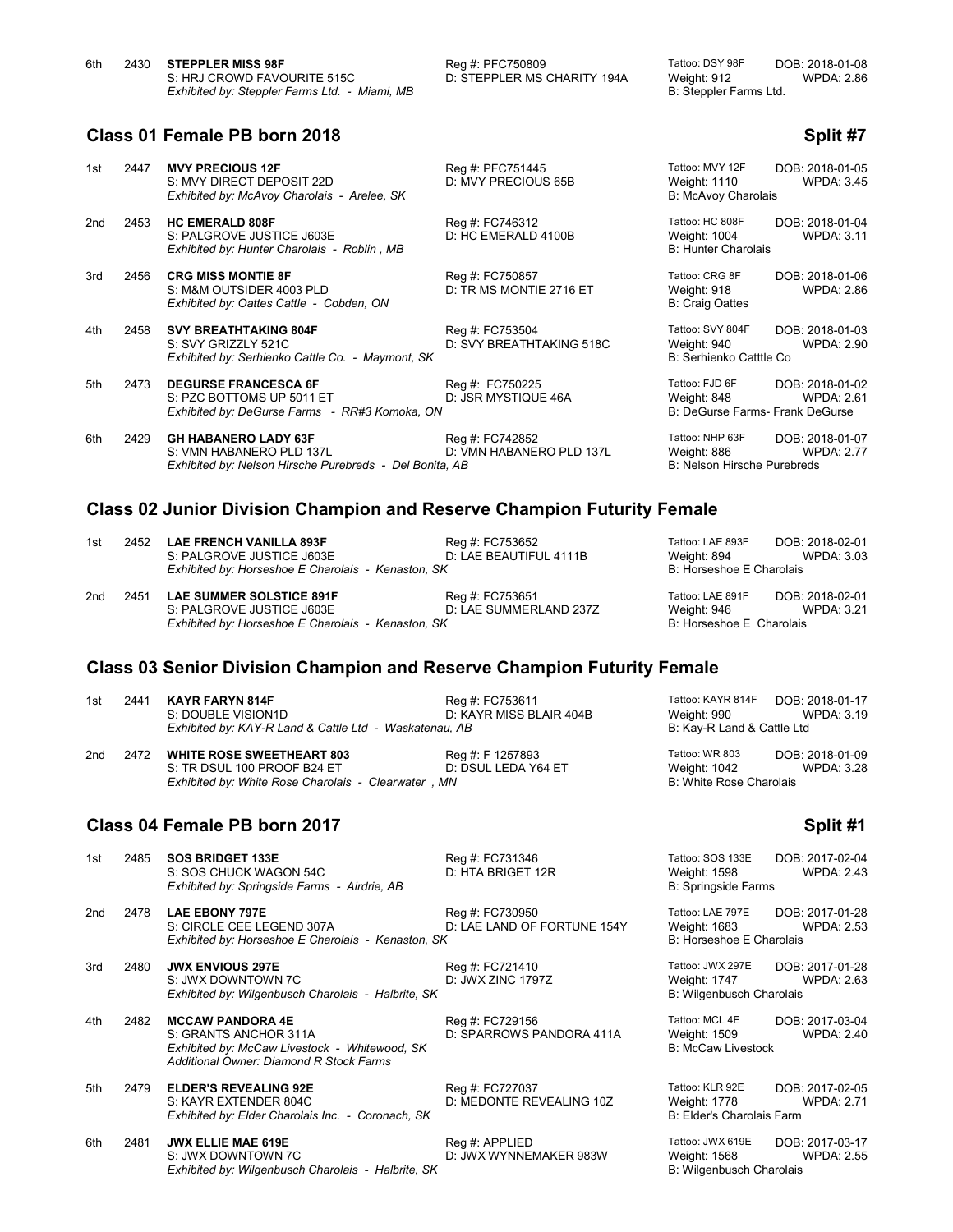| 2484 | <b>SOS DAPHNE 96E</b>                        |
|------|----------------------------------------------|
|      | S: SPARROWS KINGSTON 139Y                    |
|      | Exhibited by: Springside Farms - Airdrie, AB |

D: SOS MISS WHISTLER 31X

Peg #: FC732584 **Societ Factoo: SOS 96E** DOB: 2017-01-27<br>2.23 D: SOS MISS WHISTLER 31X Weight: 1480 **B: Springside Farms** 

## **Class 04 Female PB born 2017 Split #2 Split #2**

| 1st             | 2489 | <b>SVY STARSTRUCK 712E</b><br>S: HRJ CROWD FAVOURITE<br>Exhibited by: Serhienko Cattle Co. - Maymont, SK<br>Additional Owner: Brandon Hertz | Reg #: FC726523<br>D: SVY STARSTRUCK 409B                         | Tattoo: SVY 712E<br>Weight: 1656<br>B: Serhienko Catttle Co   | DOB: 2017-01-16<br><b>WPDA: 2.45</b> |
|-----------------|------|---------------------------------------------------------------------------------------------------------------------------------------------|-------------------------------------------------------------------|---------------------------------------------------------------|--------------------------------------|
| 2 <sub>nd</sub> | 2490 | <b>MVY STELLA 20E</b><br>S: MCF BOHANNON 305A<br>Exhibited by: Rollin Acres Charolais - Mulmur, ON<br>Additional Owner: BZBT Cattle Co.     | Reg #: FC730300<br>D: MLP STELLA 23A                              | Tattoo: MVY 20E<br>Weight: 1626<br>B: McAvoy Charolais        | DOB: 2017-01-09<br><b>WPDA: 2.38</b> |
| 3rd             | 2486 | <b>SOS AUTUMN DAY 56E</b><br>S: SOS HOME GROWN 15C<br>Exhibited by: Springside Farms - Airdrie, AB                                          | Reg #: FC731267<br>D: ALT AUTUMN 108Z                             | Tattoo: SOS 56E<br>Weight: 1623<br><b>B: Springside Farms</b> | DOB: 2017-01-20<br><b>WPDA: 2.42</b> |
| 4th             | 2488 | <b>ECHO SPRINGS SERENDIPITY 38E</b><br>S: CEDARDALE ZEAL 125Z<br>Exhibited by: Steppler Farms Ltd. - Miami, MB                              | Reg #: PFC727160<br>D: ECHO SPRINGS SERENDIPITY 112B Weight: 1662 | Tattoo: ESC 38E<br>B: Echo Spring Charolais                   | DOB: 2017-01-14<br><b>WPDA: 2.45</b> |
| 5th             | 2477 | <b>CRG MISS CONTROL 30E</b><br>S: MCF BOHANNON 305A<br>Exhibited by: Oattes Cattle - Cobden, ON<br>Additional Owner: Team Nostadt           | Reg #: FC727513<br>D: CRG TOTAL CONTROL 11W                       | Tattoo: CRG 30E<br>Weight: 1576<br><b>B: Craig Oattes</b>     | DOB: 2017-01-20<br><b>WPDA: 2.35</b> |
| 6th             | 2487 | <b>STEPPLER MISS 255E</b><br>S: SPARROWS BRAXTON 519C<br>Exhibited by: Steppler Farms Ltd. - Miami, MB                                      | Reg #: PFC732509<br>D: STEPPLER MISS 250Y                         | Tattoo: DSY 255E<br>Weight: 1570<br>B: Steppler Farms Ltd     | DOB: 2017-01-18<br><b>WPDA: 2.33</b> |
|                 | 2475 | <b>ANNUROC EXTRA STYLE 2E</b><br>S: SVY GRIZZLY PLD 521C<br>Exhibited by: Annuroc Charolais - Mooretown, ON                                 | Reg #: PFC724787<br>D: LAE X-TRA STYLE 65X                        | Tattoo: MDE 2E<br>Weight: 1753<br><b>B: Annuroc Charolais</b> | DOB: 2017-01-01<br><b>WPDA: 2.54</b> |

## **Class 05 Junior Champion and Reserve Junior Champion Female**

1st 2489 **SVY STARSTRUCK 712E** Reg #: FC726523 Tattoo: SVY 712E DOB: 2017-01-16<br>145. S: HRJ CROWD FAVOURITE D: SVY STARSTRUCK 409B Weight: 1656 WPDA: 2.45 S: HRJ CROWD FAVOURITE D: SVY STARSTRUCK 409B Weight: 1656<br>Exhibited by: Serhienko Cattle Co. - Maymont, SK B: 2.455 B: 2.455 B: 2.455 B: 2.455 B: 2.455 B: 2.455 B: 2.45 *Exhibited by: Serhienko Cattle Co. - Maymont, SK Additional Owner: Brandon Hertz*

2nd 2490 **MVY STELLA 20E** Reg #: FC730300 Tattoo: MVY 20E DOB: 2017-01-09<br>2.38 S: MCF BOHANNON 305A D: MLP STELLA 23A Weight: 1626 WPDA: 2.38 S: MCF BOHANNON 305A D: MLP STELLA 23A Weight: 1626<br>Exhibited by: Rollin Acres Charolais - Mulmur, ON B: MCAvoy Charolais *Exhibited by: Rollin Acres Charolais - Mulmur, ON Additional Owner: BZBT Cattle Co*

# **Class 06 Female PB (with 2018 tattooed calf) born in 2016 Split #1**

| 1st | 2492 | <b>CRG PRINCESS VALENTINE 42D</b><br>S: TR PZC MR TURTON 0794 ET                                                                                                        | Reg #: FC707909<br>D: WOOD RIVER PRINCESS 13Y | Tattoo: CRG 42D<br>Weight: 1820<br><b>B: Craig Oattes</b>       | DOB: 2016-02-14<br><b>WPDA: 1.80</b> |
|-----|------|-------------------------------------------------------------------------------------------------------------------------------------------------------------------------|-----------------------------------------------|-----------------------------------------------------------------|--------------------------------------|
|     |      | Calf at Side: CRG INSIDE INTEL 58F<br>S: M&M OUTSIDER 4003 PLD<br>Exhibited by: Oattes Cattle - Cobden, ON                                                              | Reg #:MC748914<br>Sex: Male                   | Tattoo: CRG 58F<br>Weight: 1,097<br><b>B: Craig Oattes</b>      | DOB: 2018-03-04<br><b>WPDA: 4.16</b> |
| 2nd | 2493 | <b>ONL MISS ALLIE 6D</b><br>S: JIL THUNDER ROLL 69Z                                                                                                                     | Reg #: FC706139<br>D: JIL MISTY 123Z          | Tattoo: ONL 6D<br>Weight: 1802<br><b>B: ONeill Livestock</b>    | DOB: 2016-04-01<br><b>WPDA: 1.87</b> |
|     |      | Calf at Side: ONL ELLA ROSE 14F<br>S: REESE DUKE 239D<br>Exhibited by: Daines Cattle & ONeill Livestock - Red Deer County, AB<br><b>Additional Owner: Daines Cattle</b> | Reg #:FC747790<br>Sex: Female                 | Tattoo: ONL 14F<br>Weight: 788<br><b>B: ONeill Livestock</b>    | DOB: 2018-03-04<br><b>WPDA: 2.98</b> |
| 3rd | 2494 | <b>KAYR DANA 632D</b><br>S: KCM PROWLER 2X                                                                                                                              | Reg #: FC711252<br>D: KAYR MISS 39Y           | Tattoo: KAYR 632D<br>Weight: 1722<br>B: Kay-R Land & Cattle Ltd | DOB: 2016-02-19<br><b>WPDA: 1.71</b> |
|     |      | Calf at Side: KAYR FALLYN 828F<br>S: WCR COMMISSIONER 593<br>Exhibited by: KAY-R Land & Cattle Ltd - Waskatenau, AB                                                     | Reg #:FC753610<br>Sex: Female                 | Tattoo: KAYR 828F<br>Weight: 918<br>B: Kay-R Land & Cattle Ltd  | DOB: 2018-02-07<br><b>WPDA: 3.18</b> |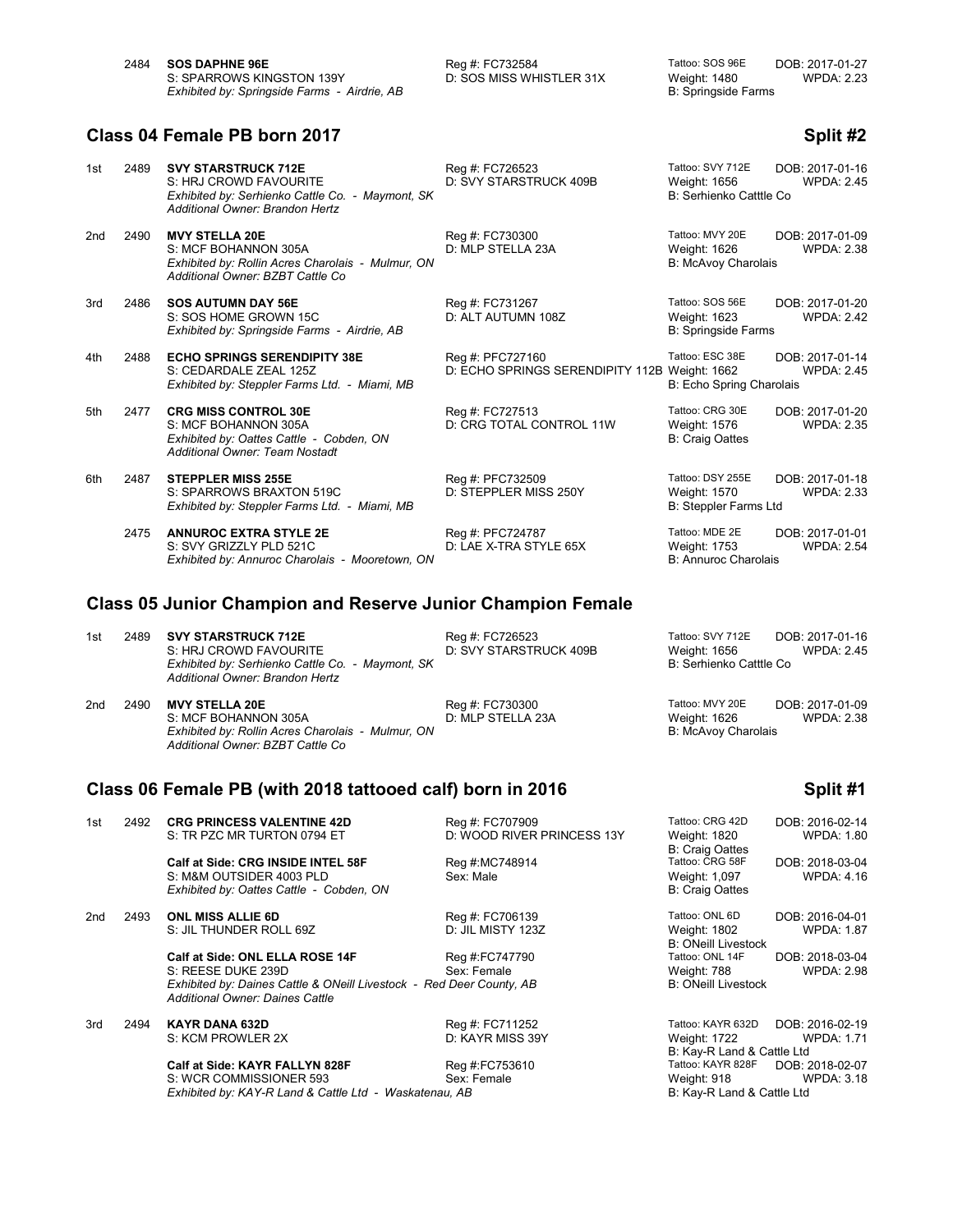## **Class 08 Senior Champion and Reserve Senior Champion Female**

| 1st | 2492 | <b>CRG PRINCESS VALENTINE 42D</b><br>S: TR PZC MR TURTON 0794 ET                                               | Reg #: FC707909<br>D: WOOD RIVER PRINCESS 13Y | Tattoo: CRG 42D<br>Weight: 1820                                                      | DOB: 2016-02-14<br><b>WPDA: 1.80</b> |
|-----|------|----------------------------------------------------------------------------------------------------------------|-----------------------------------------------|--------------------------------------------------------------------------------------|--------------------------------------|
|     |      | Calf at Side: CRG INSIDE INTEL 58F<br>S: M&M OUTSIDER 4003 PLD<br>Exhibited by: Oattes Cattle - Cobden, ON     | Reg #:MC748914<br>Sex: Male                   | <b>B: Craig Oattes</b><br>Tattoo: CRG 58F<br>Weight: 1,097<br><b>B: Craig Oattes</b> | DOB: 2018-03-04<br><b>WPDA: 4.16</b> |
| 2nd | 2493 | <b>ONL MISS ALLIE 6D</b><br>S: JIL THUNDER ROLL 69Z                                                            | Reg #: FC706139<br>D: JIL MISTY 123Z          | Tattoo: ONL 6D<br><b>Weight: 1802</b><br><b>B: ONeill Livestock</b>                  | DOB: 2016-04-01<br><b>WPDA: 1.87</b> |
|     |      | Calf at Side: ONL ELLA ROSE 14F                                                                                | Reg #:FC747790                                | Tattoo: ONL 14F                                                                      | DOB: 2018-03-04                      |
|     |      | S: REESE DUKE 239D                                                                                             | Sex: Female                                   | Weight: 788                                                                          | <b>WPDA: 2.98</b>                    |
|     |      | Exhibited by: Daines Cattle & ONeill Livestock - Red Deer County, AB<br><b>Additional Owner: Daines Cattle</b> |                                               | <b>B: ONeill Livestock</b>                                                           |                                      |
|     |      | <b>Class 09 Grand Champion and Reserve Grand Champion Female</b>                                               |                                               |                                                                                      |                                      |
| 1st | 2492 | <b>CRG PRINCESS VALENTINE 42D</b>                                                                              | Reg #: FC707909                               | Tattoo: CRG 42D                                                                      | DOB: 2016-02-14                      |
|     |      | S: TR PZC MR TURTON 0794 ET                                                                                    | D: WOOD RIVER PRINCESS 13Y                    | Weight: 1820<br><b>B: Craig Oattes</b>                                               | <b>WPDA: 1.80</b>                    |
|     |      | Calf at Side: CRG INSIDE INTEL 58F                                                                             | Reg #:MC748914                                | Tattoo: CRG 58F                                                                      | DOB: 2018-03-04                      |
|     |      | S: M&M OUTSIDER 4003 PLD                                                                                       | Sex: Male                                     | Weight: 1,097                                                                        | <b>WPDA: 4.16</b>                    |
|     |      | Exhibited by: Oattes Cattle - Cobden, ON                                                                       |                                               | <b>B: Craig Oattes</b>                                                               |                                      |
| 2nd | 2493 | <b>ONL MISS ALLIE 6D</b>                                                                                       | Reg #: FC706139                               | Tattoo: ONL 6D                                                                       | DOB: 2016-04-01                      |
|     |      | S: JIL THUNDER ROLL 69Z                                                                                        | D: JIL MISTY 123Z                             | Weight: 1802                                                                         | <b>WPDA: 1.87</b>                    |
|     |      |                                                                                                                |                                               | <b>B: ONeill Livestock</b>                                                           |                                      |
|     |      | Calf at Side: ONL ELLA ROSE 14F                                                                                | Reg #:FC747790                                | Tattoo: ONL 14F                                                                      | DOB: 2018-03-04                      |
|     |      | S: REESE DUKE 239D                                                                                             | Sex: Female                                   | Weight: 788                                                                          | <b>WPDA: 2.98</b>                    |
|     |      | Exhibited by: Daines Cattle & ONeill Livestock - Red Deer County, AB                                           |                                               | <b>B: ONeill Livestock</b>                                                           |                                      |

## **Class 10 Bull PB born 2018 Split #1 Split #1 Split #1 Split #1**

*Additional Owner: Daines Cattle*

| 1st             | 2509 | <b>SOS UNIVERSAL PLD 102F</b><br>S: CJC SYMBOL B1067P<br>Exhibited by: Springside Farms - Airdrie, AB                 | Reg #: MC755413<br>D: MXS SNOW WHITE 419B            | Tattoo: SOS 102F<br>Weight: 1132<br><b>B: Springside Farms</b> | DOB: 2018-02-27<br><b>WPDA: 4.21</b> |
|-----------------|------|-----------------------------------------------------------------------------------------------------------------------|------------------------------------------------------|----------------------------------------------------------------|--------------------------------------|
| 2 <sub>nd</sub> | 2528 | <b>HC FREESTYLE 8174F</b><br>S: DCR MR DUAL-THREAT D112<br>Exhibited by: Hunter Charolais - Roblin, MB                | Reg #: APPLIED<br>D: BRIDOR ZELMA 7Z                 | Tattoo: HC 8174F<br>Weight: 1019<br><b>B: Hunter Charolais</b> | DOB: 2018-03-01<br><b>WPDA: 3.82</b> |
| 3rd             | 2497 | <b>SVY BOJANGLES 829F</b><br>S: MCF BOHANNON<br>Exhibited by: Serhienko Cattle Co. - Maymont, SK                      | Reg #: MC753508<br>D: SVY STARSTRUCK 406B            | Tattoo: SVY 829F<br>Weight: 1066<br>B: Serhienko Catttle Co    | DOB: 2018-02-20<br><b>WPDA: 3.86</b> |
| 4th             | 2518 | <b>CAYS LUXOR 29F</b><br>S: TR PZC MR TURTON 0794 ET<br>Exhibited by: Cays Cattle - Kinistino, SK                     | Reg #: MC750392<br>D: PCC MISS 309A                  | Tattoo: CAYS 29F<br>Weight: 929<br><b>B: Cays Cattle</b>       | DOB: 2018-02-22<br><b>WPDA: 3.39</b> |
| 5th             | 2530 | <b>CKE SHAGGIN WAGON 13F</b><br>S: SOS CHUCK WAGON 54C<br>Exhibited by: CK Stock Farms - Candiac, SK                  | Reg #: SMC748835<br>D: MCKEARYS SERENADE 409B        | Tattoo: CKE 13F<br>Weight: 932<br><b>B: McKeary Charolais</b>  | DOB: 2018-02-21<br><b>WPDA: 3.39</b> |
| 6th             | 2524 | <b>WHITE ROSE SINBAD 811</b><br>S: WC EVEREST 4048 P<br>Exhibited by: White Rose Charolais - Clearwater, MN           | Reg #: M 908769<br>D: WHITE ROSE PIXIE               | Tattoo: WR 811<br>Weight: 920<br>B: White Rose Charolais       | DOB: 2018-04-04<br><b>WPDA: 3.95</b> |
| 7th             | 2531 | <b>PLEASANT DAWN PRIMA</b><br>S: PLEASANT DAWN BARRACUDA 413D<br>Exhibited by: Pleasant Dawn Charolais - Oak Lake, MB | Reg #: 124000210104109<br>D: PLEASANT DAWN LADY 430Z | Tattoo: TLJ 230F<br>Weight: 1048<br><b>B: Trent Hatch</b>      | DOB: 2018-02-20<br><b>WPDA: 3.80</b> |

# **Class 10 Bull PB born 2018 Split #2 Split #2**

| 1st | 2502 | <b>HIGH BLUFF FAIRMONT 118F</b><br>S: SCR TRIUMPH 2135<br>Exhibited by: High Bluff Stock Farm - Inglis, MB   | Reg #: PMC753021<br>D: HIGH BLUFF STONE ANGEL 64B | Tattoo: HBSF 118F<br>Weight: 1210<br>B: High Bluff Stock Farm | DOB: 2018-02-12<br>WPDA: 4.26        |
|-----|------|--------------------------------------------------------------------------------------------------------------|---------------------------------------------------|---------------------------------------------------------------|--------------------------------------|
| 2nd | 2500 | <b>HIGH BLUFF FLEETWOOD 80F</b><br>S: CJC SYMBOL B1067P<br>Exhibited by: High Bluff Stock Farm - Inglis, MB  | Reg #: PMC752983<br>D: HIGH BLUFF FIRE WATER 88Z  | Tattoo: HBSF 80F<br>Weight: 1147<br>B: High Bluff Stock Farm  | DOB: 2018-02-06<br><b>WPDA: 3.96</b> |
| 3rd | 2501 | <b>HIGH BLUFF FRONT LINE 82F</b><br>S: CJC SYMBOL B1067P<br>Exhibited by: High Bluff Stock Farm - Inglis, MB | Reg #: PMC752984<br>D: HIGH BLUFF JIVE 90X        | Tattoo: HBSF 82F<br>Weight: 1225<br>B: High Bluff Stock Farm  | DOB: 2018-02-06<br><b>WPDA: 4.22</b> |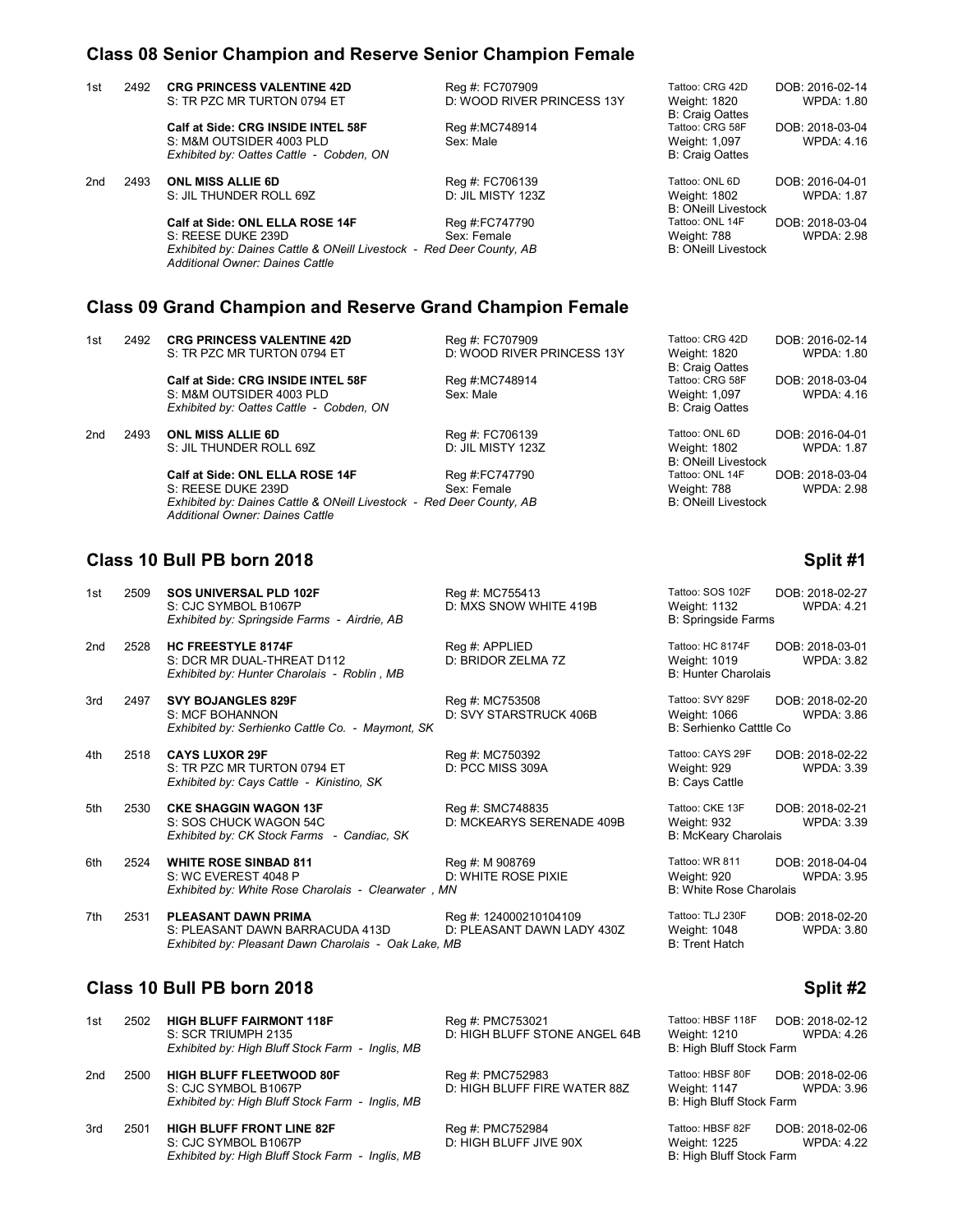| 4th | 2529 | <b>MCTAVISH CHACHING 30F</b><br>S: ELDER'S CRACKER JACK 30F<br>Exhibited by: McTavish Farms Ltd - Moosomin, SK | Reg #: MC748987<br>D: PLEASANT DAWN KATE 25C | Tattoo: BBMT 30F<br>Weight: 1103<br><b>B: McTavish Charolais</b> | DOB: 2018-02-15<br><b>WPDA: 3.93</b> |
|-----|------|----------------------------------------------------------------------------------------------------------------|----------------------------------------------|------------------------------------------------------------------|--------------------------------------|
| 5th | 2520 | <b>JWX FLIGHT ZONE 619F</b><br>S: WCR COMMISSIONER 593P<br>Exhibited by: Wilgenbusch Charolais - Halbrite, SK  | Reg #: MC753285<br>D: JWX DAYDREAM 619D      | Tattoo: JWX 619F<br>Weight: 1133<br>B: Wilgenbusch Charolais     | DOB: 2018-02-04<br><b>WPDA: 3.88</b> |
| 6th | 2527 | <b>HC FRAMEWORK 874F</b><br>S: JWX DOWNTOWN 7C<br>Exhibited by: Hunter Charolais - Roblin, MB                  | Reg #: APPLIED<br>D: CSS LADY RAIN 32R       | Tattoo: HC 874F<br>Weight: 1068<br>B: Wilgenbush Charolais       | DOB: 2018-01-27<br><b>WPDA: 3.56</b> |

*Exhibited by: Craig Simmental And Charolais - Mossbank, SK* 

*Exhibited by: High Bluff Stock Farm - Inglis, MB* 

*Exhibited by: Pleasant Dawn Charolais - Oak Lake, MB* 

2523 **KEN MR LEGEND DOUBLE VISION 7F** Reg #: PMC749246 Tattoo: KEN 7F DOB: 2018-01-29<br>S: SHARODON DOUBLE VISION 1D D: KEN BROOK 7D Weight: 982 WPDA: 3.30 S: SHARODON DOUBLE VISION 1D D: KEN BROOK 7D Weight: 982 WPDA: 3.30

# **Class 10 Bull PB born 2018 Split #3**

| 1st | 2513 | <b>ELDER'S FERRARI 8020F</b><br>S: HVA BARON 483D<br>Exhibited by: Elder Charolais Inc. - Coronach, SK           | Reg #: MC751353<br>D: ELDER'S SHAZAM 45C     | Tattoo: KLR 8020F<br>Weight: 1201<br>B: Elder's Charolais Farm  | DOB: 2018-01-18<br><b>WPDA: 3.89</b> |
|-----|------|------------------------------------------------------------------------------------------------------------------|----------------------------------------------|-----------------------------------------------------------------|--------------------------------------|
| 2nd | 2525 | <b>HOPEWELL ACE OF SPADES 14F</b><br>S: SOS GAUCHO 139D<br>Exhibited by: Hopewell Charolais - Kerrobert, SK      | Reg #: MC750009<br>D: SKW SALT 65Z           | Tattoo: AMB 14F<br>Weight: 1170<br><b>B: Hopewell Charolais</b> | DOB: 2018-01-25<br><b>WPDA: 3.87</b> |
| 3rd | 2496 | <b>DRDSEA SIDE CEE 16F</b><br>S: CIRCLE CEE LEGEND 307A<br>Exhibited by: DRD Charolais - Sintaluta, SK           | Reg #: PMC747414<br>D: PFC699934             | Tattoo: DRD16F<br>Weight: 1129<br><b>B: Don Railton</b>         | DOB: 2018-01-21<br><b>WPDA: 3.69</b> |
| 4th | 2516 | <b>ELDER'S CHANCELLOR 8019F</b><br>S: WCR COMMISSIONER 593C<br>Exhibited by: Elder Charolais Inc. - Coronach, SK | Reg #: MC751351<br>D: ELDER'S DUTCHESS 63D   | Tattoo: KLR 8019F<br>Weight: 1126<br>B: Elder's Charolais Farm  | DOB: 2018-01-15<br>WPDA: 3.61        |
| 5th | 2526 | <b>HOPEWELL BORN FOR GREATNESS 9F</b><br>S: SOS GAUCHO 139D<br>Exhibited by: Hopewell Charolais - Kerrobert, SK  | Reg #: MC750078<br>D: SOS HOT MESS 50B       | Tattoo: AMB 9F<br>Weight: 1084<br><b>B: Hopewell Charolais</b>  | DOB: 2018-01-18<br><b>WPDA: 3.51</b> |
| 6th | 2499 | <b>HIGH BLUFF FAMOSO 14F</b><br>S: SPARROWS ESCOBAR 429B<br>Exhibited by: High Bluff Stock Farm - Inglis, MB     | Reg #: PMC752892<br>D: HIGH BLUFF ORGINAL 4U | Tattoo: HBSF 14F<br>Weight: 1252<br>B: High Bluff Stock Farm    | DOB: 2018-01-25<br><b>WPDA: 4.15</b> |

7th 2533 **PLEASANT DAWN HECTOR** Reg #: 124000210104115 Tattoo: TLJ 730F DOB: 2018-01-24<br>S: PCC ROME 437B D: PLEASANT DAWN LADY 730Z Weight: 1108 WPDA: 3.66 D: PLEASANT DAWN LADY 730Z Weight: 1108<br>MB B: Trent Hatch

### **Class 10 Bull PB born 2018 Split #4**

| 1st | 2508 | <b>SOS FUSION PLD 51F</b><br>S: SOS HOOEY PLD 127D<br>Exhibited by: Springside Farms - Airdrie, AB                         | Reg #: MC750694<br>D: BWP YOU BETCHA 1Y | Tattoo: SOS 51F<br>Weight: 1130<br><b>B: Springside Farms</b>  | DOB: 2018-01-12<br><b>WPDA: 3.59</b> |
|-----|------|----------------------------------------------------------------------------------------------------------------------------|-----------------------------------------|----------------------------------------------------------------|--------------------------------------|
| 2nd | 2504 | <b>MVY CHUKKA 30F</b><br>S: MVY CAOUS 64D<br>Exhibited by: McAvoy Charolais - Arelee, SK                                   | Reg #: PMC751454<br>D: MVY WYNONA 85C   | Tattoo: MVY 30F<br>Weight: 1136<br>B: McAvoy Charolais         | DOB: 2018-01-13<br><b>WPDA: 3.62</b> |
| 3rd | 2505 | <b>MVY TANQUERAY 25F</b><br>S: MVY DIRECT DEPOSIT 22D<br>Exhibited by: McAvoy Charolais - Arelee, SK                       | Reg #: PMC751530<br>D: MVY TANYA 45D    | Tattoo: MVY 25F<br>Weight: 1204<br><b>B: McAvoy Charolais</b>  | DOB: 2018-01-09<br><b>WPDA: 3.79</b> |
| 4th | 2534 | <b>LAE FORT WORTH 813F</b><br>S: CIRCLE CEE LEGEND 307A<br>Exhibited by: Horseshoe E Charolais - Kenaston, SK              | Reg #: MC757105<br>D: LAE DARA 686D     | Tattoo: LAE 813F<br>Weight: 1160<br>B: Horseshoe E Charolais   | DOB: 2018-01-08<br><b>WPDA: 3.64</b> |
| 5th | 2503 | <b>GH VISION 1D BENEFIT 54F</b><br>S: SHARODON DOUBLE VISION 1D<br>Exhibited by: Nelson Hirsche Purebreds - Del Bonita, AB | Reg #: MC744499<br>D: KAYR MISS 441B    | Tattoo: NHP 54F<br>Weight: 1146<br>B: Nelson Hirsche Purebreds | DOB: 2018-01-08<br><b>WPDA: 3.59</b> |
| 6th | 2535 | <b>LAE FREEMONT 818F</b><br>S: CIRCLE CEE LEGEND 307A<br>Exhibited by: Horseshoe E Charolais - Kenaston, SK                | Reg #: MC757103<br>D: LAE DIVA 6135D    | Tattoo: LAE 818F<br>Weight: 1116<br>B: Horseshoe E Charolais   | DOB: 2018-01-10<br><b>WPDA: 3.52</b> |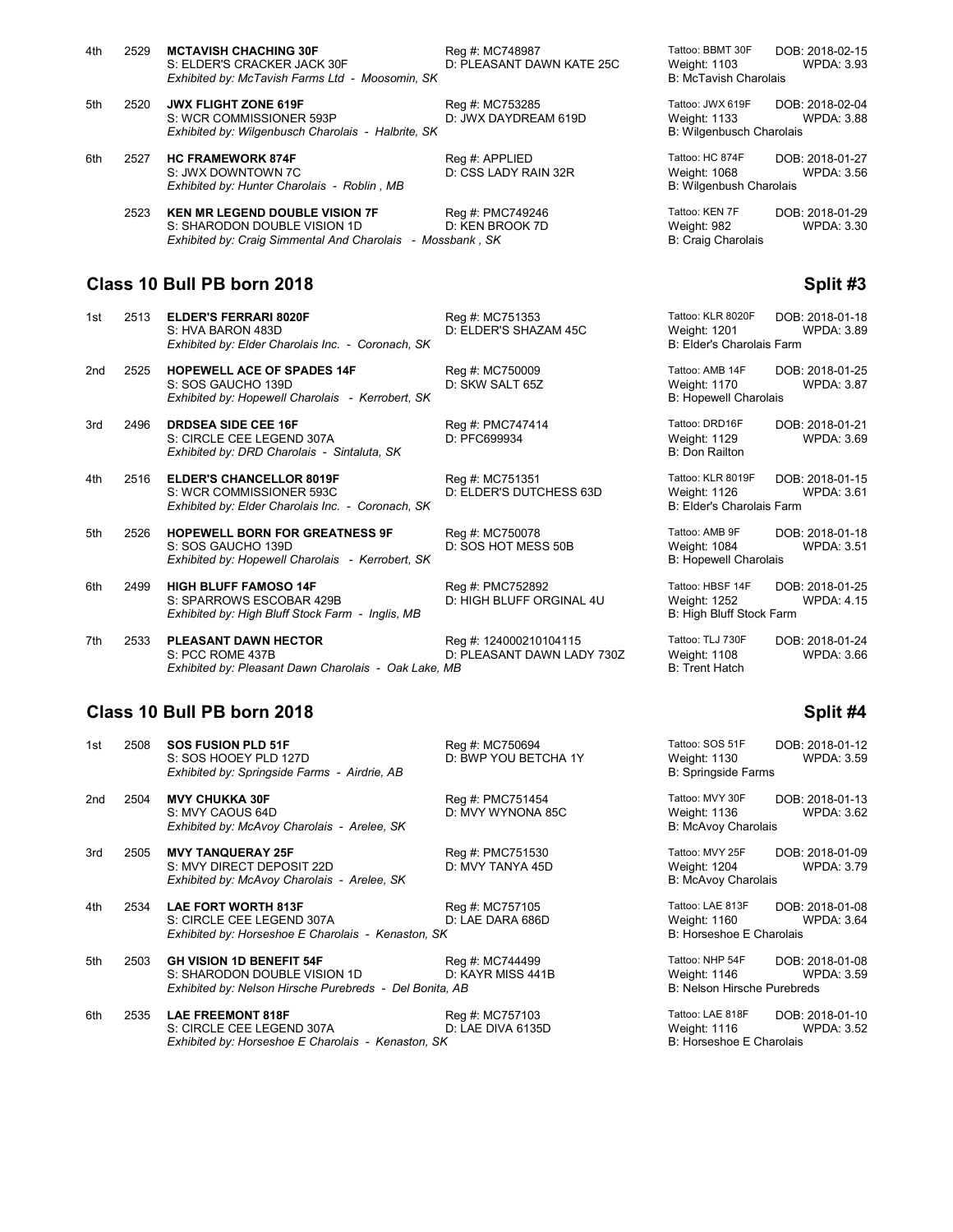### **Class 10 Bull PB born 2018 Split #5**

| 1st | 2507                 | <b>HRJ FAN FAVOURITE 804F</b><br>S: SPARROWS ESTEVEZ 471B<br>Exhibited by: Johnson Charolais - Barrhead, AB                                                                                                                                                                                                                                                                          | Reg #: MC750711<br>D: HRJ MISS PARIS 7S   | Tattoo: HRJ 804F<br>Weight: 1422<br>B: Johnson Charolais     | DOB: 2018-01-05<br><b>WPDA: 4.42</b> |
|-----|----------------------|--------------------------------------------------------------------------------------------------------------------------------------------------------------------------------------------------------------------------------------------------------------------------------------------------------------------------------------------------------------------------------------|-------------------------------------------|--------------------------------------------------------------|--------------------------------------|
| 2nd | 2536                 | <b>LAE FRESNO 809F</b><br>S: CIRCLE CEE LEGEND 307A<br>Exhibited by: Horseshoe E Charolais - Kenaston, SK                                                                                                                                                                                                                                                                            | Reg #: MC753650<br>D: LAE CHEERS 611D     | Tattoo: LAE 809F<br>Weight: 1166<br>B: Horseshoe E Charolais | DOB: 2018-01-06<br><b>WPDA: 3.63</b> |
| 3rd | 2511                 | <b>SOS FREIGHTLINER PLD 3F</b><br>S: SOS CHUCK WAGON 54C<br>Exhibited by: Springside Farms - Airdrie, AB                                                                                                                                                                                                                                                                             | Reg #: MC750689<br>D: ALT PATRICIA 134B   | Tattoo: SOS 3F<br>Weight: 1324<br><b>B: Springside Farms</b> | DOB: 2018-01-03<br><b>WPDA: 4.09</b> |
| 4th | 2522                 | <b>KEN DOUBLE VISION 3F</b><br>S: SHARODON DOUBLE VISION 1D<br>Exhibited by: Craig Simmental And Charolais - Mossbank, SK                                                                                                                                                                                                                                                            | Reg #: PMC749242<br>D: LAE CANDY 5145C    | Tattoo: KEN 3F<br>Weight: 1203<br><b>B: Craig Charolais</b>  | DOB: 2018-01-08<br><b>WPDA: 3.77</b> |
|     | 2519                 | <b>JWX FREESTYLE 811F</b><br>S: JWX DOWNHOME 6D<br>Exhibited by: Wilgenbusch Charolais - Halbrite. SK                                                                                                                                                                                                                                                                                | Reg #: MC745642<br>D: JWX MISS SERIO 611U | Tattoo: JWX 811F<br>Weight: 1230<br>B: Wilgenbusch Charolais | DOB: 2018-01-08<br><b>WPDA: 3.86</b> |
|     | $\sim$ $\sim$ $\sim$ | $\overline{11}$ $\overline{1}$ $\overline{1}$ $\overline{2}$ $\overline{1}$ $\overline{1}$ $\overline{1}$ $\overline{1}$ $\overline{2}$ $\overline{1}$ $\overline{2}$ $\overline{1}$ $\overline{2}$ $\overline{1}$ $\overline{2}$ $\overline{1}$ $\overline{2}$ $\overline{2}$ $\overline{1}$ $\overline{2}$ $\overline{2}$ $\overline{2}$ $\overline{2}$ $\overline{2}$ $\overline$ | $P''$ $(1.010770740$                      |                                                              | <b>DOD 0010.01.05</b>                |

 2506 **HRJ FIGHTING WORDS 805F** Reg #: QMC750713 Tattoo: HRJ 805F DOB: 2018-01-05 S: SPARROWS ESTEVEZ 471B Exhibited by: Johnson Charolais - Barrhead, AB B: Herb Johnson B: Herb Johnson

## **Class 11 Junior Division Champion and Reserve Champion Futurity Bull**

| 1st | 2509 SOS UNIVERSAL PLD 102F                 |
|-----|---------------------------------------------|
|     | S: CJC SYMBOL B1067P                        |
|     | Exhibited by: Springside Farms - Airdrie. A |

2nd 2502 **HIGH BLUFF FAIRMONT 118F** Reg #: PMC753021 Tattoo: HBSF 118F DOB: 2018-02-12 *Exhibited by: High Bluff Stock Farm - Inglis, MB* 

D: MXS SNOW WHITE 419B Weight: 1132 WPDA: 4.21<br>B: Springside Farms **B: Springside Farms** D: HIGH BLUFF STONE ANGEL 64B Weight: 1210<br>B: High Bluff Stock Farm

**1st 260 Fee at 260 Fee algebra 102F** Reg #: MC755413 Tattoo: SOS 102F DOB: 2018-02-27

## **Class 12 Senior Division Champion and Reserve Champion Futurity Bull**

| 1st | 2508 SOS FUSION PLD 51F                      | Rea #: MC750694      | Tattoo: SOS 51F     | DOB: 2018-01-12   |
|-----|----------------------------------------------|----------------------|---------------------|-------------------|
|     | S: SOS HOOEY PLD 127D                        | D: BWP YOU BETCHA 1Y | Weight: 1130        | <b>WPDA: 3.59</b> |
|     | Exhibited by: Springside Farms - Airdrie, AB |                      | B: Springside Farms |                   |

2nd 2504 **MVY CHUKKA 30F** Reg #: PMC751454 Tattoo: MVY 30F DOB: 2018-01-13<br>2nd 2504 D: MVY WYNONA 85C Weight: 1136 WPDA: 3.62 **Exhibited by: McAvoy Charolais - Arelee, SK** 

D: MVY WYNONA 85C Weight: 1136<br>B: McAvoy Charolais

# **Class 13 Bull PB born 2017 Split #1**

| 1st | 2541                                   | <b>MCTAVISH NEW ERA 79E</b><br>S: SVY MONUMENT PLD 159Y<br>Exhibited by: McTavish Farms Ltd - Moosomin, SK | Reg #: MC727776<br>D: MCTAVISH DAWN 8X     | Tattoo: BBMT 79E<br>Weight: 2218<br><b>B: McTavish Charolais</b> | DOB: 2017-02-07<br><b>WPDA: 3.39</b> |
|-----|----------------------------------------|------------------------------------------------------------------------------------------------------------|--------------------------------------------|------------------------------------------------------------------|--------------------------------------|
| 2nd | 2542                                   | <b>ROSSO CATALYST 7E</b><br>S: ROSSO DOUBLE DOWN 8Z<br>Exhibited by: Rosso Charolais - Moose Jaw, SK       | Reg #: MC726080<br>D: ROSSO MS SNOWHITE 1X | Tattoo: ROS 7E<br>Weight: 1964<br><b>B: Rosso Charolais</b>      | DOB: 2017-02-24<br><b>WPDA: 3.08</b> |
| 3rd | 2546                                   | <b>HICKS EXTRA 46E</b><br>S: HICKS INDIANA JONES 7Y<br>Exhibited by: Hicks Charolais - Arthur. ON          | Reg #: MC737353<br>D: HICKS ANONYMOUS 66A  | Tattoo: HCKS 46E<br>Weight: 1930<br><b>B: Hicks Charolais</b>    | DOB: 2017-05-01<br><b>WPDA: 3.38</b> |
| 4th | 2544                                   | <b>ROSSO INTENSITA 20E</b><br>S: JONES DISCO 9C<br>Exhibited by: Rosso Charolais - Moose Jaw, SK           | Reg #: MC740108<br>D: ROSSO MS BETTE 24C   | Tattoo: ROS 20E<br>Weight: 1712<br><b>B: Rosso Charolais</b>     | DOB: 2017-03-11<br><b>WPDA: 2.75</b> |
|     | Class 13 Bull PB born 2017<br>Split #2 |                                                                                                            |                                            |                                                                  |                                      |

| 1st | 2539 | <b>ELDER'S HONCHO 72E</b>                                                        |
|-----|------|----------------------------------------------------------------------------------|
|     |      | S: ELDER'S BLACKJACK 788B                                                        |
|     |      | Exhibited by: Elder Charolais Inc. - Coronach, SK<br>Additional Owner: Rod Bauck |

2nd 2538 **HIGH BLUFF ELDRADO 74E** Reg #: PMC733696 Tattoo: HBSF 74E DOB: 2017-02-03<br>27: S: SCX TRIUMPH 50B B D: HIGH BLUFF ESPERENZA 142A Weight: 2150 WPDA: 3.27 *Exhibited by: High Bluff Stock Farm - Inglis, MB* 

**1st 2539 FLDER'S HONEY Reg #: MC727551 Tattoo: K** D: BAR J DESIGN 70X Weight:

D: HIGH BLUFF ESPERENZA 142A Weight: 2150<br>B: High Bluff Stock Farm

| Tattoo: KLR 72E           | DOB: 2017-01-25   |
|---------------------------|-------------------|
| <b>Weight: 2219</b>       | <b>WPDA: 3.33</b> |
| B: Elder's Charolais Farm |                   |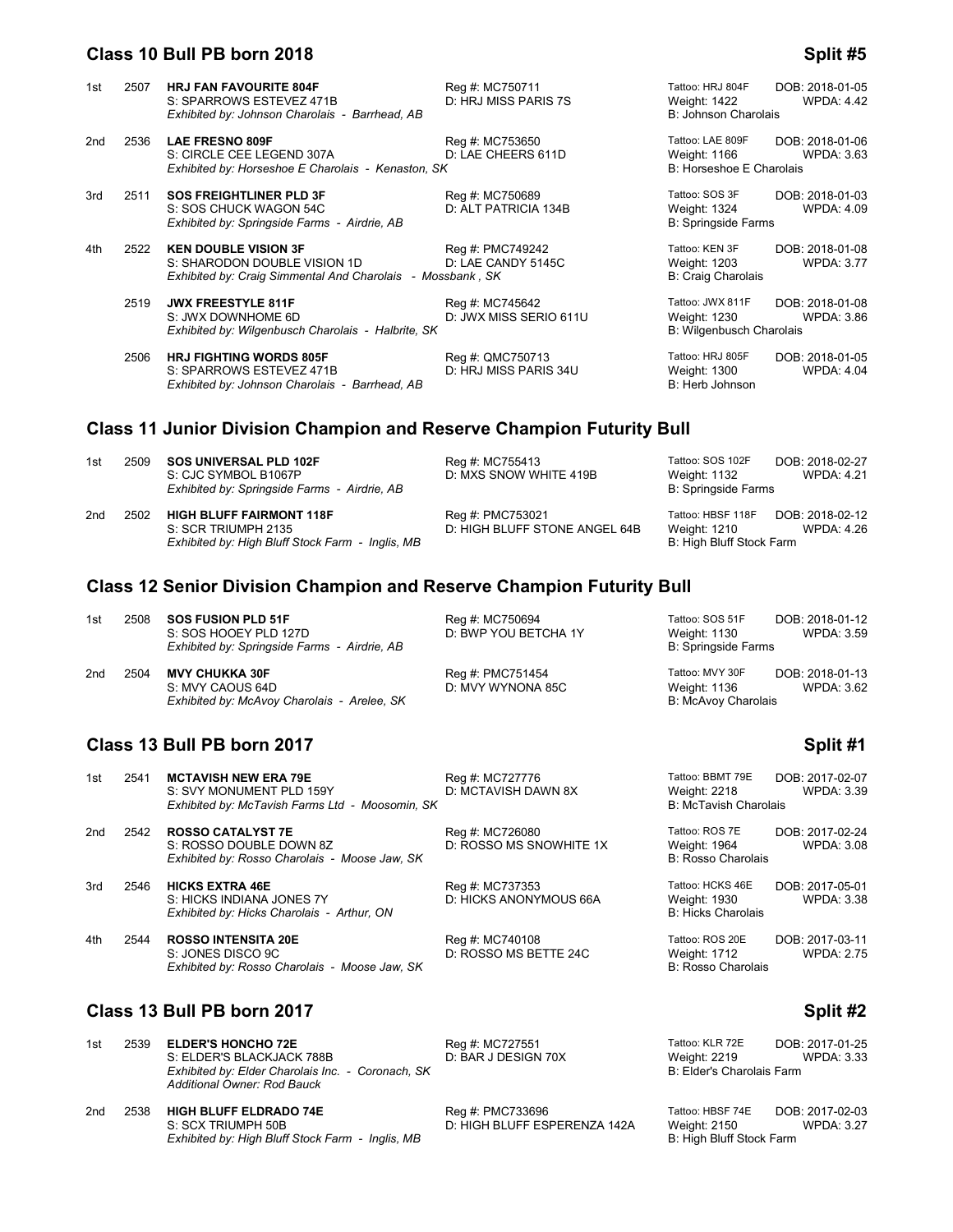| 3rd                                                              | 2540                                                           | <b>SVY TAURUS 711E</b><br>S: HRJ CROWD FAVOURITE<br>Exhibited by: Serhienko Cattle Co. - Maymont, SK<br><b>Additional Owner: Palmer Charolais</b>                                                                                                                            | Reg #: MC726522<br>D: SVY STARSTRUCK 409B        | Tattoo: SVY 711E<br>Weight: 2289<br><b>B: Serhienko Catttle Co</b>  | DOB: 2017-01-16<br><b>WPDA: 3.39</b> |  |
|------------------------------------------------------------------|----------------------------------------------------------------|------------------------------------------------------------------------------------------------------------------------------------------------------------------------------------------------------------------------------------------------------------------------------|--------------------------------------------------|---------------------------------------------------------------------|--------------------------------------|--|
| 4th                                                              | 2545                                                           | <b>HEJ EINSTEIN 28E</b><br>S: HEJ CHESTER 1C<br>Exhibited by: TRI-N Charolais Farms - Lenore, MB<br><b>Additional Owner: TRI-N CHAROLAIS FARMS</b>                                                                                                                           | Reg #: QPMC721976<br>D: HEJ CATALINA SUNRISE 68C | Tattoo: HEJ 28E<br><b>Weight: 2055</b><br><b>B: HEJ Charolais</b>   | DOB: 2017-01-06<br><b>WPDA: 3.00</b> |  |
|                                                                  |                                                                | <b>Class 14 Junior Champion and Reserve Junior Champion Bull</b>                                                                                                                                                                                                             |                                                  |                                                                     |                                      |  |
| 1st                                                              | 2539                                                           | <b>ELDER'S HONCHO 72E</b><br>S: ELDER'S BLACKJACK 788B<br>Exhibited by: Elder Charolais Inc. - Coronach, SK<br><b>Additional Owner: Rod Bauck</b>                                                                                                                            | Reg #: MC727551<br>D: BAR J DESIGN 70X           | Tattoo: KLR 72E<br>Weight: 2219<br><b>B: Elder's Charolais Farm</b> | DOB: 2017-01-25<br><b>WPDA: 3.33</b> |  |
| 2nd                                                              | 2541                                                           | <b>MCTAVISH NEW ERA 79E</b><br>S: SVY MONUMENT PLD 159Y<br>Exhibited by: McTavish Farms Ltd - Moosomin, SK                                                                                                                                                                   | Reg #: MC727776<br>D: MCTAVISH DAWN 8X           | Tattoo: BBMT 79E<br>Weight: 2218<br><b>B: McTavish Charolais</b>    | DOB: 2017-02-07<br><b>WPDA: 3.39</b> |  |
|                                                                  |                                                                | Class 15 Bull PB born 2016                                                                                                                                                                                                                                                   |                                                  |                                                                     | Split #1                             |  |
| 1st                                                              | 2550                                                           | <b>HIGH BLUFF DIESEL 25D</b><br>S: SHSH HD 14Y<br>Exhibited by: Horseshoe E Charolais - Kenaston, SK                                                                                                                                                                         | Reg #: MC709718<br>D: P-3 MS SPECIALIST 1-100Y   | Tattoo: HBSF 25D<br>Weight: 2542<br>B: Horseshoe E Charolais        | DOB: 2016-01-22<br><b>WPDA: 2.45</b> |  |
| 2nd                                                              | 2548                                                           | <b>MVY CAOUS 64D</b><br>S: TR PZC MR TURTON 5792RET<br>Exhibited by: Rollin Acres Charolais - Mulmur, ON<br>Additional Owner: Dudgeon-Snobelen Land & Cattle                                                                                                                 | Reg #: MC718730<br>D: MVY TANYA 72B              | Tattoo: MVY 64D<br><b>Weight: 2592</b><br>B: McAvoy Charolais       | DOB: 2016-01-29<br><b>WPDA: 2.52</b> |  |
| 3rd                                                              | 2549                                                           | <b>SHARODON DOUBLE VISION 1D</b><br>S: CEDARDALE ZEAL 125Z<br>Exhibited by: KAY-R Land & Cattle Ltd - Waskatenau, AB<br>Additional Owner: Elder Charolais<br>Additional Owner: Sharodon<br><b>Additional Owner: Thomas Ranches</b><br><b>Additional Owner: Polzin Cattle</b> | Reg #: MC707397<br>D: MACKS YASMAN 16Y           | Tattoo: DSB 1D<br>Weight: 2433<br>B: Sharodon                       | DOB: 2016-01-01<br><b>WPDA: 2.30</b> |  |
| 4th                                                              | 2547                                                           | <b>ANNUROC MR DUKE 2D</b><br>S: XAL FIRESTRUCK 3Z<br>Exhibited by: Annuroc Charolais - Mooretown, ON                                                                                                                                                                         | Reg #: SMC705787<br>D: ANNUROC MISS ZETA 1Z      | Tattoo: MDE 2D<br>Weight: 2109<br><b>B: Annuroc Charolais</b>       | DOB: 2016-01-02<br><b>WPDA: 2.00</b> |  |
| <b>Class 16 Senior Champion and Reserve Senior Champion Bull</b> |                                                                |                                                                                                                                                                                                                                                                              |                                                  |                                                                     |                                      |  |
| 1st                                                              | 2550                                                           | <b>HIGH BLUFF DIESEL 25D</b><br>S: SHSH HD 14Y<br>Exhibited by: Horseshoe E Charolais - Kenaston, SK                                                                                                                                                                         | Reg #: MC709718<br>D: P-3 MS SPECIALIST 1-100Y   | Tattoo: HBSF 25D<br>Weight: 2542<br><b>B: Horseshoe E Charolais</b> | DOB: 2016-01-22<br><b>WPDA: 2.45</b> |  |
| 2nd                                                              | 2548                                                           | <b>MVY CAOUS 64D</b><br>S: TR PZC MR TURTON 5792RET<br>Exhibited by: Rollin Acres Charolais - Mulmur, ON<br>Additional Owner: Dudgeon-Snobelen Land & Cattle                                                                                                                 | Reg #: MC718730<br>D: MVY TANYA 72B              | Tattoo: MVY 64D<br>Weight: 2592<br><b>B: McAvoy Charolais</b>       | DOB: 2016-01-29<br><b>WPDA: 2.52</b> |  |
|                                                                  | <b>Class 17 Grand Champion and Reserve Grand Champion Bull</b> |                                                                                                                                                                                                                                                                              |                                                  |                                                                     |                                      |  |

1st 2539 **ELDER'S HONCHO 72E** Reg #: MC727551 Tattoo: KLR 72E DOB: 2017-01-25<br>1333 S: ELDER'S BLACKJACK 788B D: BAR J DESIGN 70X Weight: 2219 WPDA: 3.33 S: ELDER'S BLACKJACK 788B D: BAR J DESIGN 70X Weight: 2219<br>
Exhibited by: Elder Charolais Inc. - Coronach, SK D: BAR J DESIGN 70X B: Elder's Charolais Farm **Exhibited by: Elder Charolais Inc. - Coronach, SK** *Additional Owner: Rod Bauck*

2nd 2541 **MCTAVISH NEW ERA 79E** Reg #: MC727776 Tattoo: BBMT 79E DOB: 2017-02-07<br>218 S: SVY MONUMENT PLD 159Y D: MCTAVISH DAWN 8X Weight: 2218 WPDA: 3.39<br>Exhibited by: McTavish Farms Ltd - Moosomin, SK B: McTavish Charolai S: SVY MONUMENT PLD 159Y D: MCTAVISH DAWN 8X Weight: 2218 WPDA: 3.39 *Exhibited by: McTavish Farms Ltd - Moosomin, SK* B: McTavish Charolais